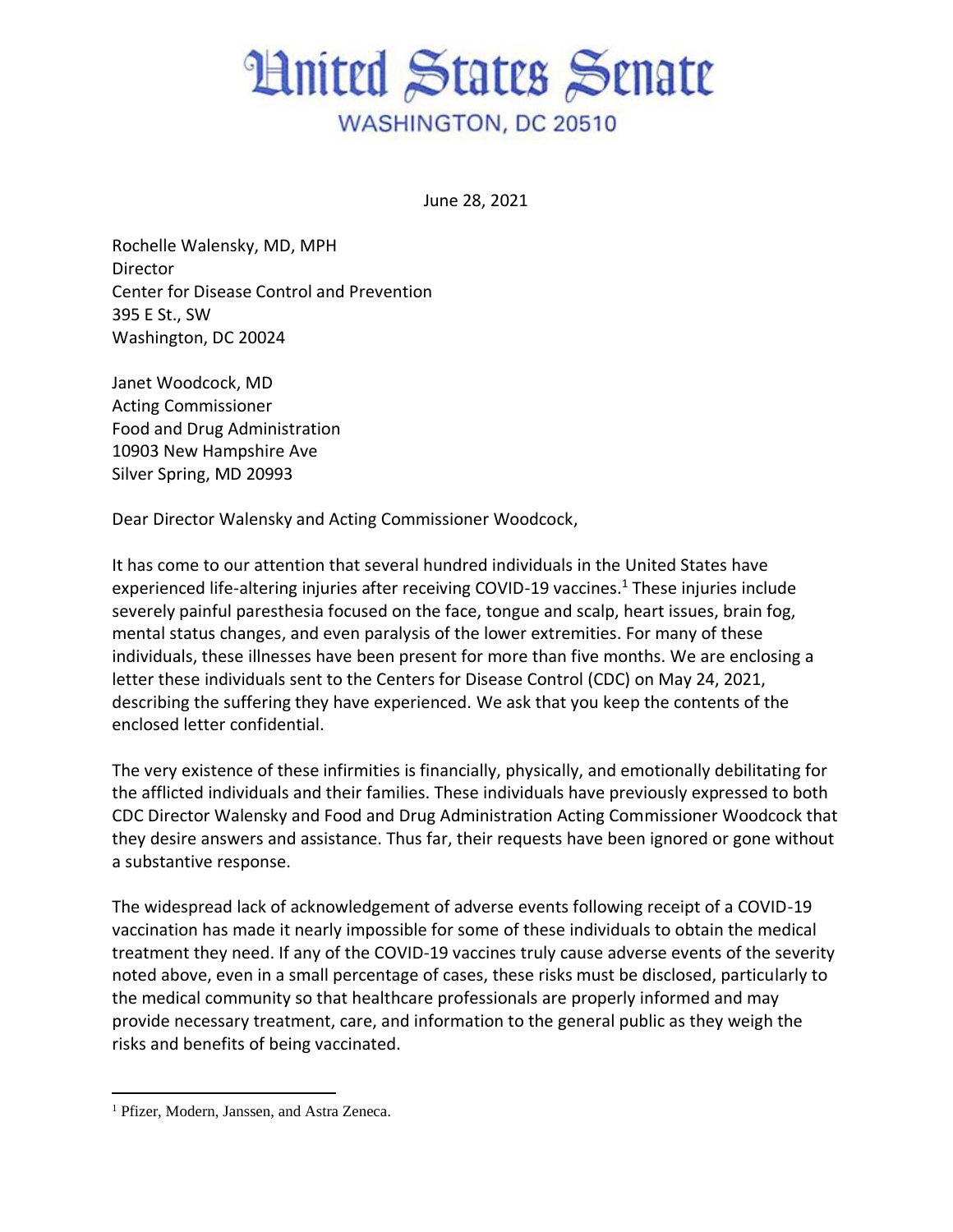In support of those who are experiencing severe and life-altering injuries after receipt of a Covid-19 vaccine, we ask that you respond to their personal inquiries with the CDC and expediently provide an answer, no later than July 12, 2021 to the following questions. The health and safety of the injured may depend upon the contents of your response.

- 1. On page 38 of the FDA's Emergency Use Authorization (EUA) Memorandum for the Pfizer vaccine, it is noted that 1,158 individuals experienced an unsolicited adverse event after receipt of the Pfizer vaccine that resulted in a nervous system disorder. Of those, 185 individuals experienced a disorder not classified as a "headache."<sup>2</sup> *What specific nervous system disorders were experienced by those 185 individuals?*
- 2. On page 42 of the FDA's EUA Memorandum for the Moderna vaccine, it is noted that 651 individuals experienced an unsolicited adverse event after receipt of the Moderna vaccine that resulted in a nervous system disorder. Of those, 197 individuals experienced a disorder not classified as a "headache."<sup>3</sup> *What specific nervous system disorders were experienced by those 197 individuals?*
- 3. On page 45 of the FDA's EUA Memorandum for the Janssen vaccine, it is noted that 101 individuals experienced an unsolicited adverse event after receipt of the Janssen vaccine that resulted in a nervous system disorder. Of those, 28 individuals experienced a disorder not classified as a "headache."<sup>4</sup> *What specific nervous system disorders were experienced by those 28 individuals?*
- 4. The European Medical Association has publicized potential risks associated with the Astra Zeneca COVID-19 vaccine that include "nervous system disorders, including immune-mediated neurological conditions."<sup>5</sup> *During the FDA Clinical Trials of the Astra Zeneca Covid-19 vaccine, did any trial participants who were provided the vaccine experience nervous system disorders, including immune-mediated neurological conditions? If so, how many individuals experienced these disorders and what were the specific details surrounding these disorders and conditions?*
- 5. *Is the CDC working with physicians and researchers at the FDA, NIH, or other medical research bodies to provide the various individuals, who experienced adverse effects from the receipt of a COVID-19 vaccine, treatment and care? If not, why? If yes, how can patients find and access assistance from these medical physicians and researchers?*
- 6. *Is the CDC working with the broader medical community involved in the vaccination of Americans to ensure they are aware of symptoms associated with the unsolicited adverse events (UAES) of COVID-19 vaccines and know how to properly treat these patients and report these events to the CDC?*

We look forward to your response.

<sup>2</sup> <https://www.fda.gov/media/144416/download>

<sup>3</sup> <https://www.fda.gov/media/144673/download>

<sup>4</sup> <https://www.fda.gov/media/146338/download>

<sup>5</sup> [https://www.ema.europa.eu/en/documents/assessment-report/vaxzevria-previously-covid-19-vaccine-astrazeneca](https://www.ema.europa.eu/en/documents/assessment-report/vaxzevria-previously-covid-19-vaccine-astrazeneca-epar-public-assessment-report_en.pdf)[epar-public-assessment-report\\_en.pdf](https://www.ema.europa.eu/en/documents/assessment-report/vaxzevria-previously-covid-19-vaccine-astrazeneca-epar-public-assessment-report_en.pdf)